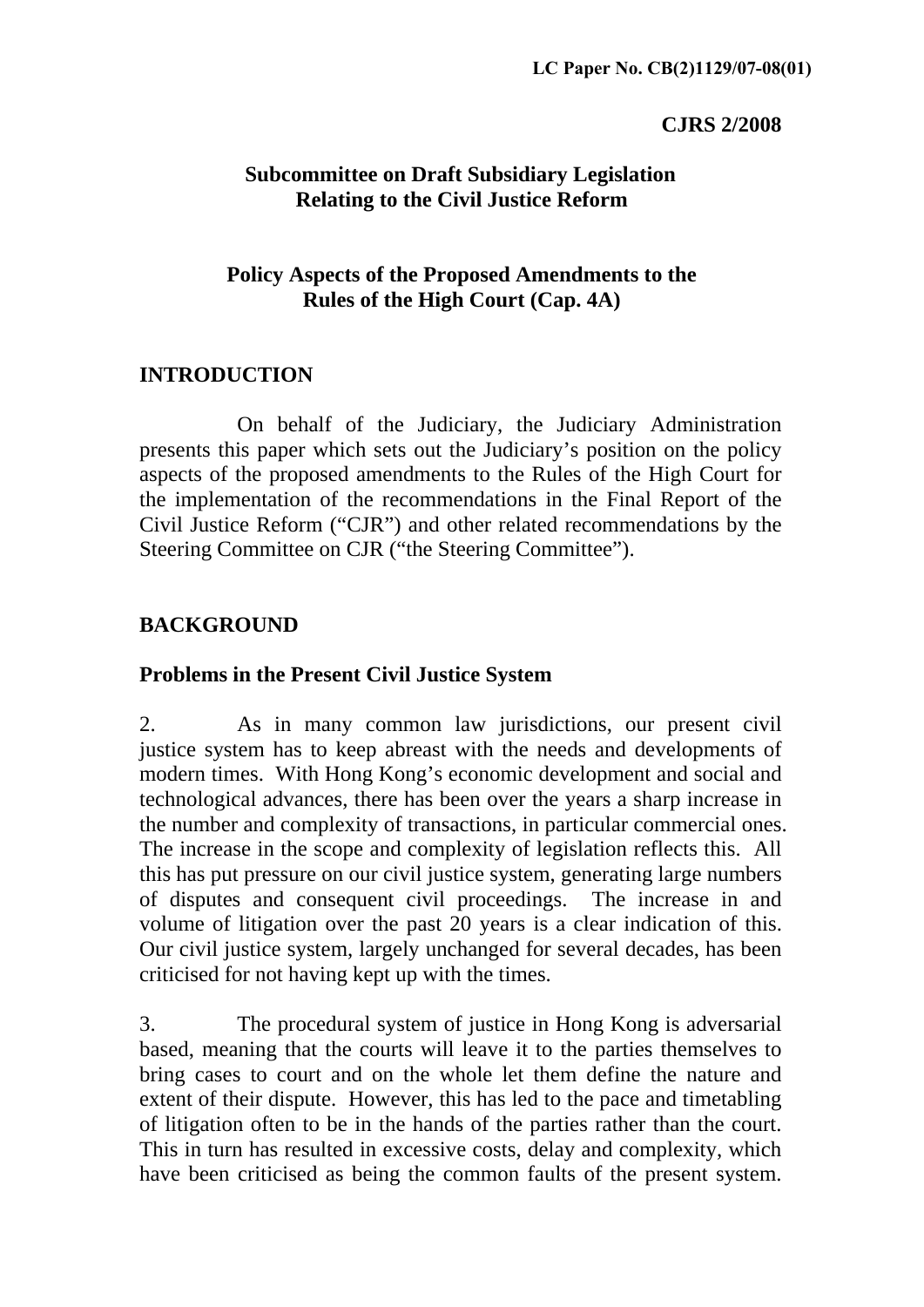Thus, important features in the system have been misused. For instance, (i) pleadings, which should focus the issues between the parties, are at times unclear and obscure rather than clarify; (ii) discovery, which should be a candid disclosure of documents to promote a fair resolution of the dispute, are taken to excessive lengths resulting in severe delays and therefore inflating the costs of action; (iii) numerous interlocutory applications to court are often made which serve little useful purpose but which increase the costs of an action and cause significant delays. Because the present system is largely party driven rather than being court driven, these excesses are permitted to exist. In addition, the failure to identify the real issues in a case at an early stage or the fact that parties are able to reveal the true strengths or weaknesses of their cases only at a relatively late stage of the proceedings, result in cases not being settled before significant costs are incurred and delays having already occurred.

### 4B**Need for Reform**

4. In February 2000, the Chief Justice appointed the Working Party on CJR ("the Working Party") to review the rules and procedure of the High Court ("HC") in civil proceedings and to recommend changes thereto, with a view to ensuring and improving access to justice at reasonable cost and speed. The Working Party submitted its recommendations to the Chief Justice in its Final Report in March 2004, making a total of 150 recommendations.

## **Steering Committee on CJR**

5. In March 2004, the Chief Justice accepted the Working Party's Final Report and set up the Steering Committee to oversee the implementation of the recommendations therein relating to the Judiciary. The Chief Justice subsequently decided that the proposed changes should be implemented not just in the HC, but also in the District Court ("DC") and the Lands Tribunal ("LT") where such changes are appropriate. Accordingly, the terms of reference of the Steering Committee were expanded in September 2006 to oversee the application of the recommendations in the Final Report to the DC and LT.

6. The work of the Steering Committee has so far focused mainly on the legislative amendments for the implementation of the recommendations in the Final Report. The work on legislative amendments to primary legislation is completed with the enactment of the Civil Justice (Miscellaneous Amendments) Ordinance 2008 (hereafter referred to as "CJO") in January 2008. The work on legislative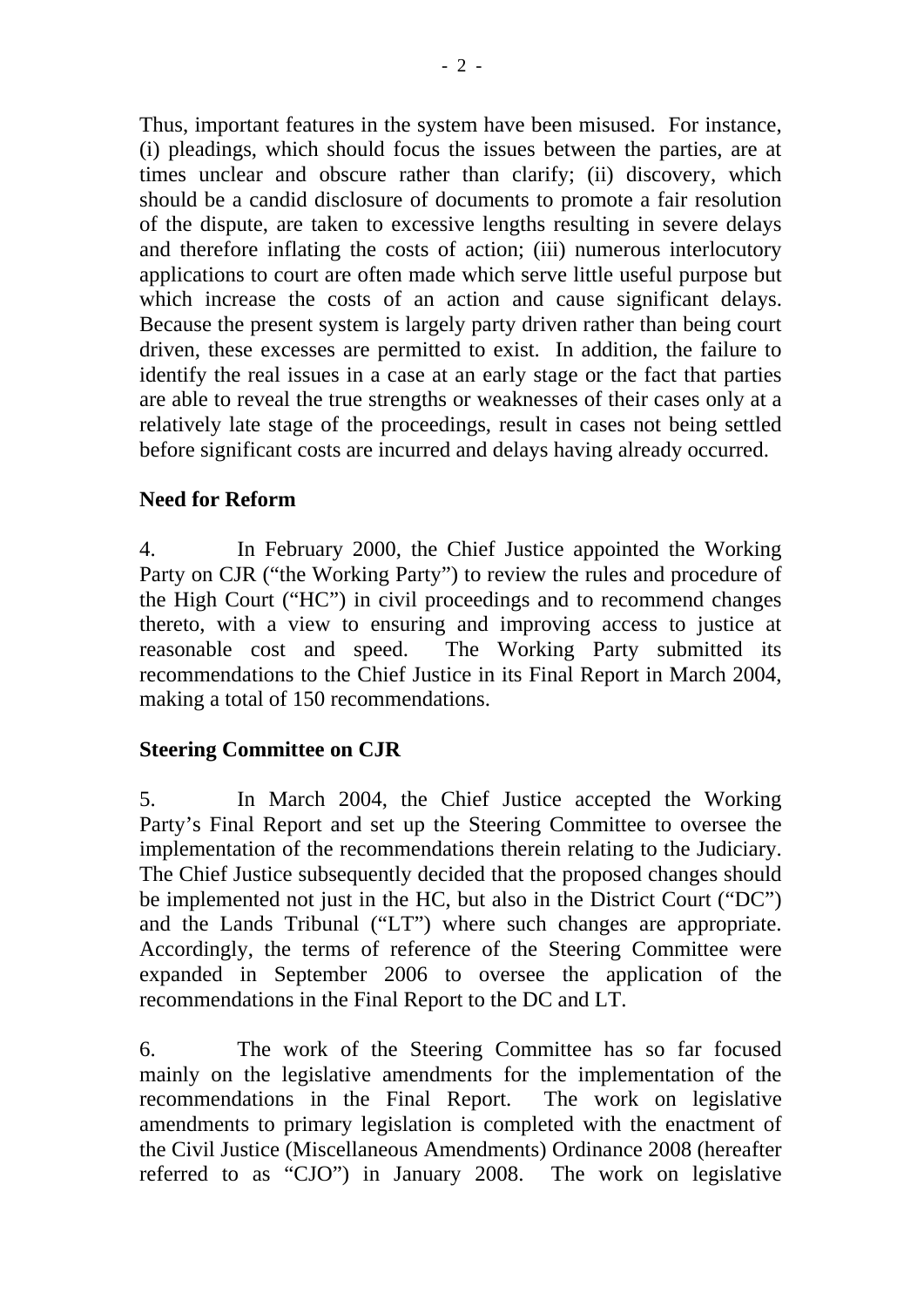amendments to subsidiary legislation is at an advanced stage. Whilst the proposed amendments to subsidiary legislation relate primarily to the recommendations in the Final Report, they have also taken into account developments and various other matters deliberated on by the Steering Committee since the publication of the Final Report, and having regard to the comments received in the two rounds of consultation conducted by the Steering Committee in April 2006 and October 2007. The latest draft of the Rules of the High Court (Amendment) Rules 2008 ("Draft RHC") was presented to the LegCo Subcommittee vide paper **CJRS 1/2008**.

### **OBJECTIVES OF THE PROPOSED AMENDMENTS**

7. Most of the proposed amendments to the RHC seek to implement the recommendations in the Final Report. Some are to implement the recommendations of the Steering Committee, having regard to related developments in the course of the Steering Committee's deliberations. These are mainly logical extensions in line with the objectives of recommendations the Final Report. Others are minor amendments to tidy up the existing rules. The major amendments in the Draft RHC and the policy objectives they seek to achieve are highlighted below.

8. In order to deal with the problems of the present system highlighted above, the proposed amendments to the RHC will bring into focus the need of the courts to have regard to the following underlying objectives, namely -

- (a) increase the cost-effectiveness of any practice and procedure to be followed in relation to proceedings before the Court;
- (b) ensure that a case is dealt with as expeditiously as is reasonably practicable;
- (c) promote a sense of reasonable proportion and procedural economy in the conduct of proceedings;
- (d) promote greater equality between the parties;
- (e) facilitate settlement of disputes; and
- (f) ensure that the resources of the Court are distributed fairly,

whilst always recognizing that the primary aim of case management is to secure the just resolution of the parties' dispute in accordance with their substantive rights.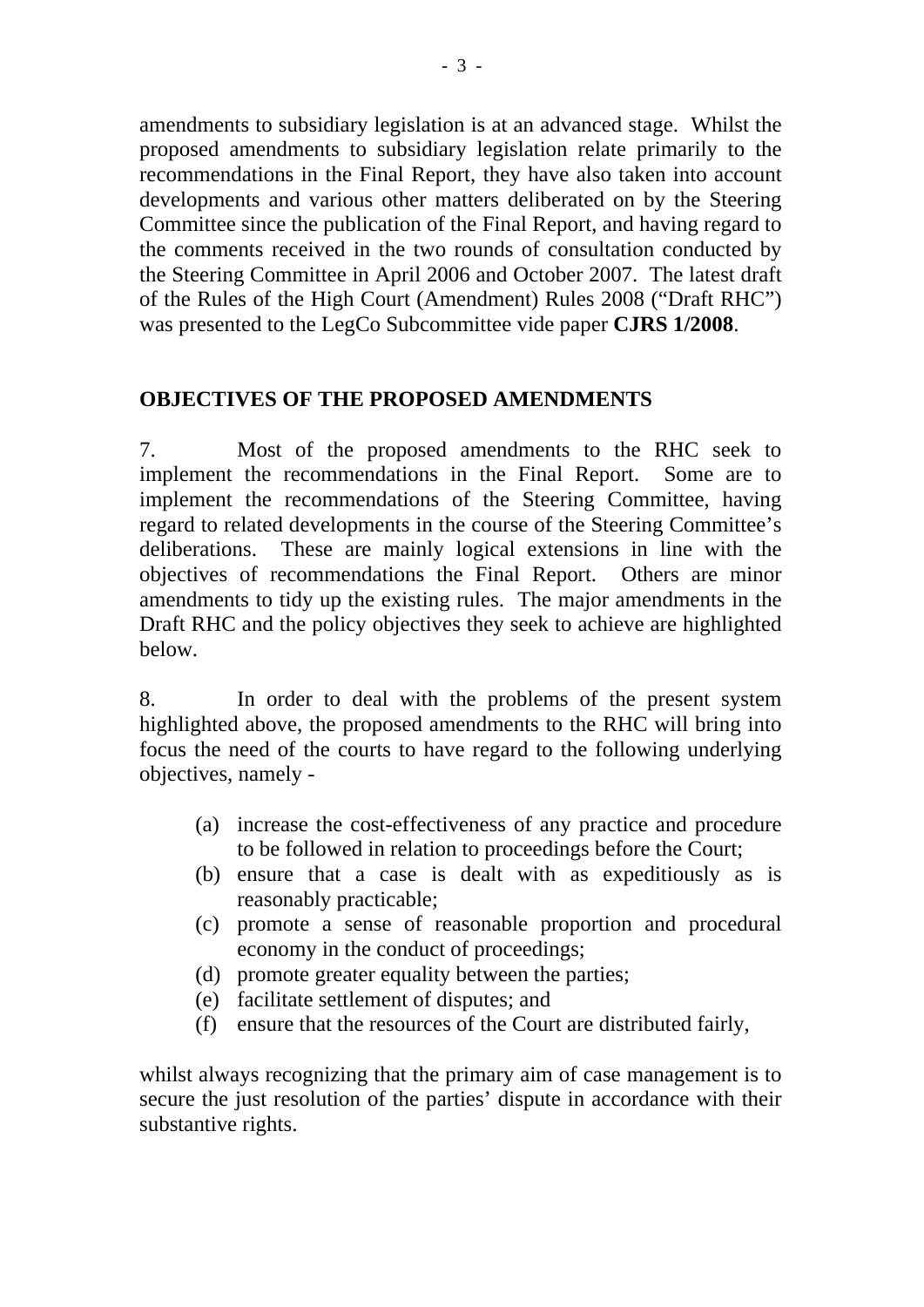9. Bearing in mind these objectives should result in having in place in every case effective procedures ensuring that (i) there are no unnecessary steps taken or applications made and (ii) parties are provided at an earlier (rather than a later) stage with a good idea as to the true nature and strength of their respective cases. Effective procedures will result in unnecessary delays in litigation being avoided, parties not having to incur unnecessary expense and in the more efficient resolution of disputes, whether at trial or, as important, at an earlier stage with a settlement. The elimination of unnecessary (and therefore costly) steps will also promote greater equality between parties (for example, by eliminating the use delaying tactics) and enable the courts to utilise their resources efficiently and properly (in dealing with cases and applications that merit attention).

10. Integral to the implementation of the reforms is the need for greater case management by the courts on proceedings before them. It is proposed that the case management powers of the court be enhanced and put on a statutory footing. Such case management include the following facets -

- (a) encouraging the parties to co-operate with each other in the conduct of the proceedings;
- (b) identifying the issues at an early stage;
- (c) deciding promptly which issues need full investigation and trial and accordingly disposing summarily of the others;
- (d) deciding the order in which the issues are to be resolved;
- (e) encouraging the parties to use an alternative dispute resolution procedure if the Court considers that appropriate, and facilitating the use of such a procedure;
- (f) helping the parties to settle the whole or part of the case;
- (g) fixing timetables or otherwise controlling the progress of the case;
- (h) considering whether the likely benefits of taking a particular step justify the cost of taking it;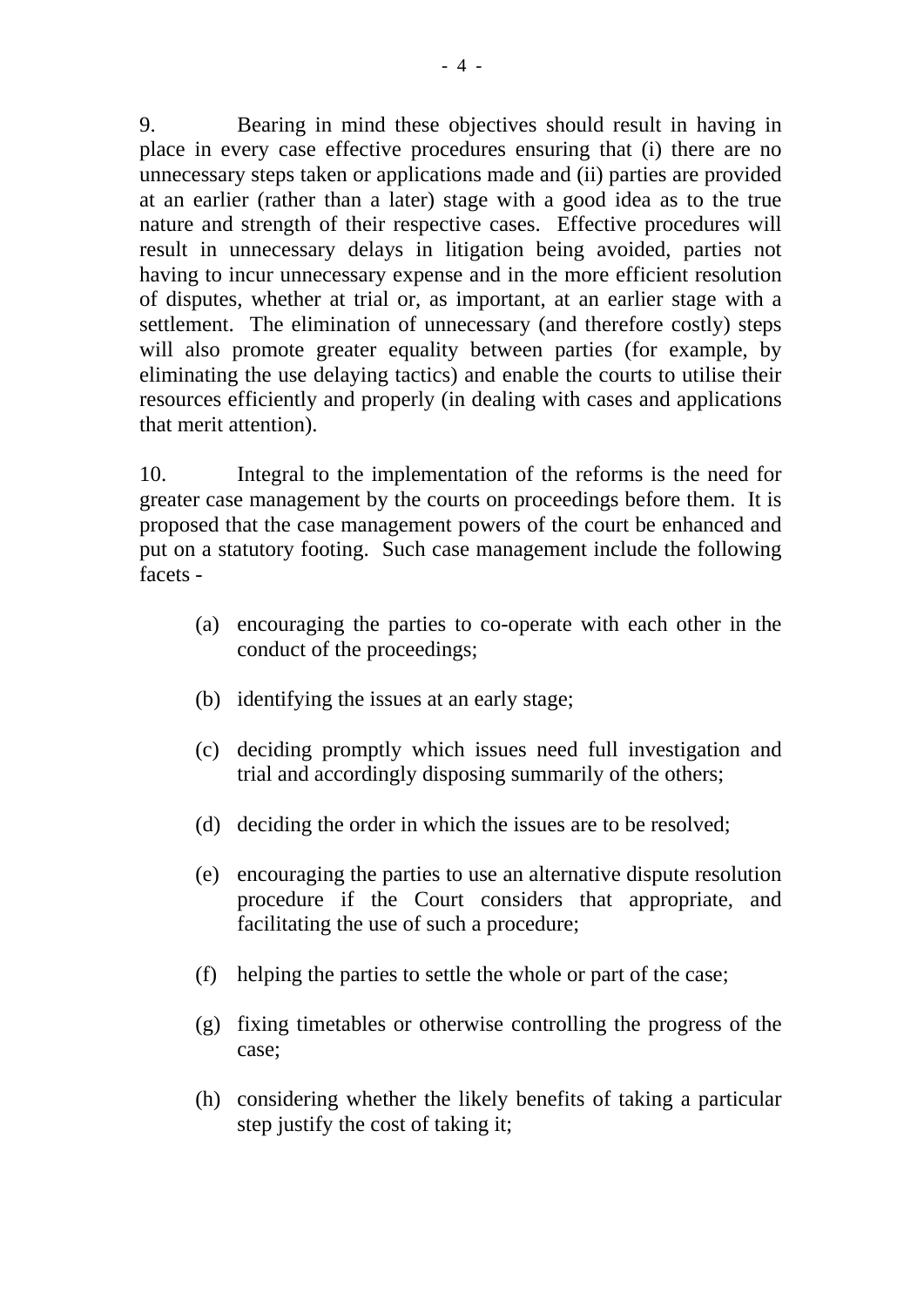- (i) dealing with as many aspects of the case as practicable on the same occasion;
- (j) dealing with the case without the parties needing to attend at court;
- (k) making use of technology; and
- (l) giving directions to ensure that the trial of a case proceeds quickly and efficiently.

11. The proposed amendments to the RHC seek to give effect to the above underlying objectives and case-management powers. These changes are intended to foster a new culture for the conduct of cases, so that at an earlier stage than it is at present, parties will have to be better prepared and be in a better position to know the other side's case. Case management can be applied to restrain excessive discovery, deter undue prolixity of witness statements and evidence, cut down the number of unmeritorious and unnecessary interlocutory applications, which are some of the major causes of costs and delays in the present system. Under the new system, there should be no scope for tactical games (which are often designed to cause delay or increase costs) by any party. Every step permitted by the court will go towards the just and efficient resolution of the dispute before the court bearing in mind the said objectives.

12. Some examples can now be given of how the underlying objectives are achieved by the proposed amendments to the RHC, although some of the examples will overlap between the various objectives. The examples given are of course not exhaustive.

6B**Improving Cost-effectiveness, ensuring cases are dealt with expeditiously, promoting a sense of reasonable proportion, procedural economy and promoting greater equality between the parties** 

13. As stated above, active case management is integral to achieving these stated objectives. What constitutes active case management (see paragraph 10 above) are expressly set out in the proposed amendments to the RHC (see the proposals contained in Part 2). The court will at a relatively early stage of proceedings adopt a "hands on" approach to ensure that proceedings are court controlled rather than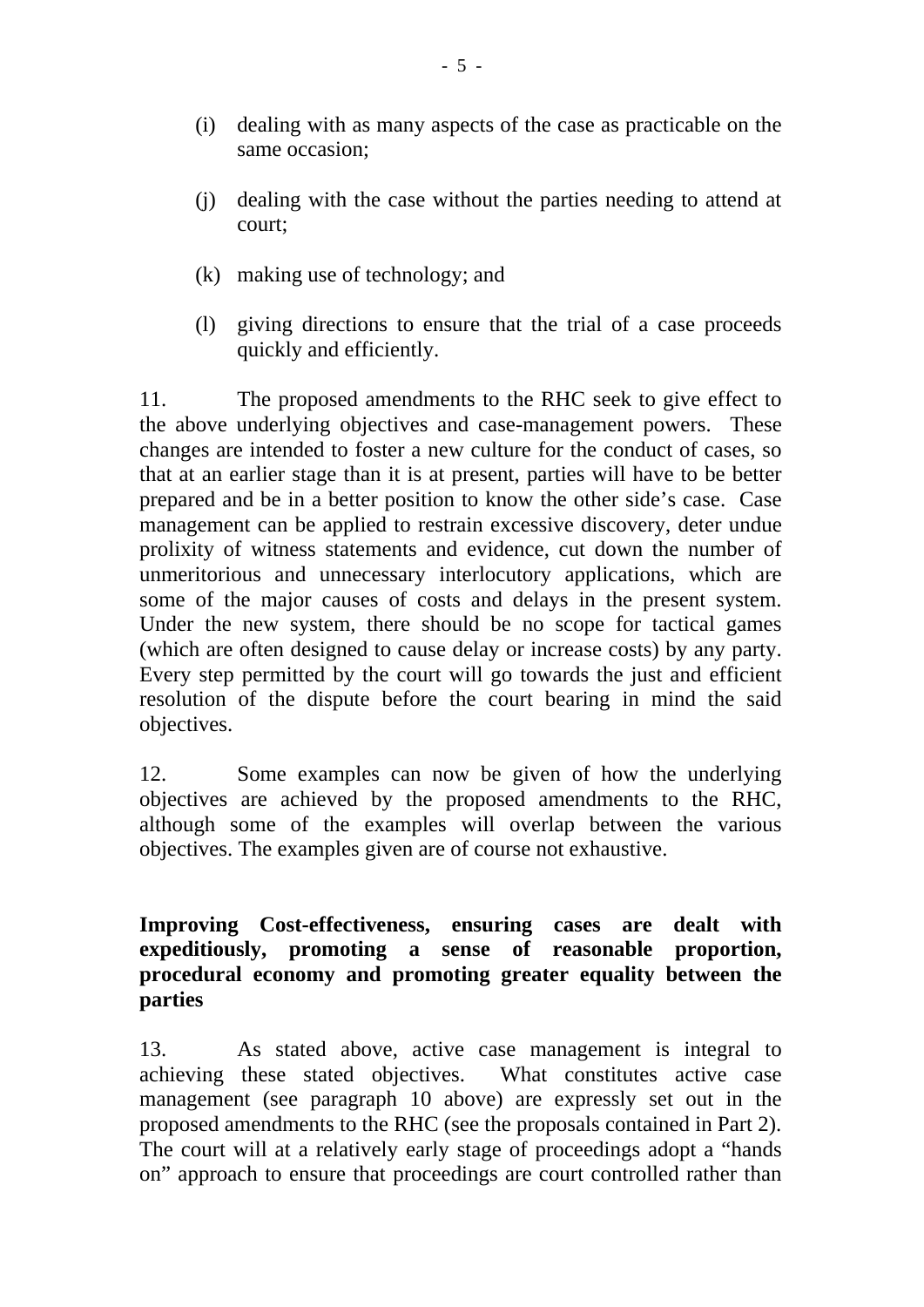party driven. In this way, the court can ensure that proceedings will proceed with expedition, that costly and unnecessary steps (that at present can lead to expense and delay out of all proportion to the amount at stake in the proceedings) are avoided and that parties are put on an equal footing (for example, the party with the greater resources is not able to prejudice the other side by tactics). Apart from the proposals in Parts 2 and 10 setting out (i) the underlying objectives and the court's case management functions, and (ii) court-determined timetables, as well as Part 18 confirming the Court's powers of case management in trials, a number of other proposals in the Draft RHC are intended to achieve these objectives. These and some examples are briefly explained and set out as follows.

## <sup>U</sup>Court-determined Timetables

14. Instead of leaving the progress of actions in the hands of the parties as at present, the Court will assume much greater control over the progress of actions by setting a firm timetable for each case at an early stage of proceedings. A court-determined timetable takes into account the needs of the particular case and the reasonable requests of the parties. The time-table sets out milestone dates for the major steps in any proceedings, such as the dates for trial and other important hearings. Only in the most exceptional circumstances will a milestone date be changed. This arrangement also helps reduce delays. Part 10 of the draft RHC seeks to give effect to this proposal.

### **Expert Evidence**

15. In order to counter the possible lack of impartiality or independence of expert witnesses, it is proposed that an expert witness be required to (i) declare that he owes a duty to the court which overrides any obligation to those instructing or paying him; (ii) acknowledge that overriding duty in his report; and (iii) declare his agreement to be bound by an approved code of conduct for experts. Part 17 of the draft RHC give effect to this.

### Pleadings to be Verified by Statements of Truth

16. Pleadings, which should contain a concise and clear statement of the true nature of the case and the facts relied on, are at present often obscure, thereby hiding the true nature and strength of a party's case. For example, a defence pleading contain merely bare denials or nonadmissions or even drafted in an over-elaborate way. Extravagant claims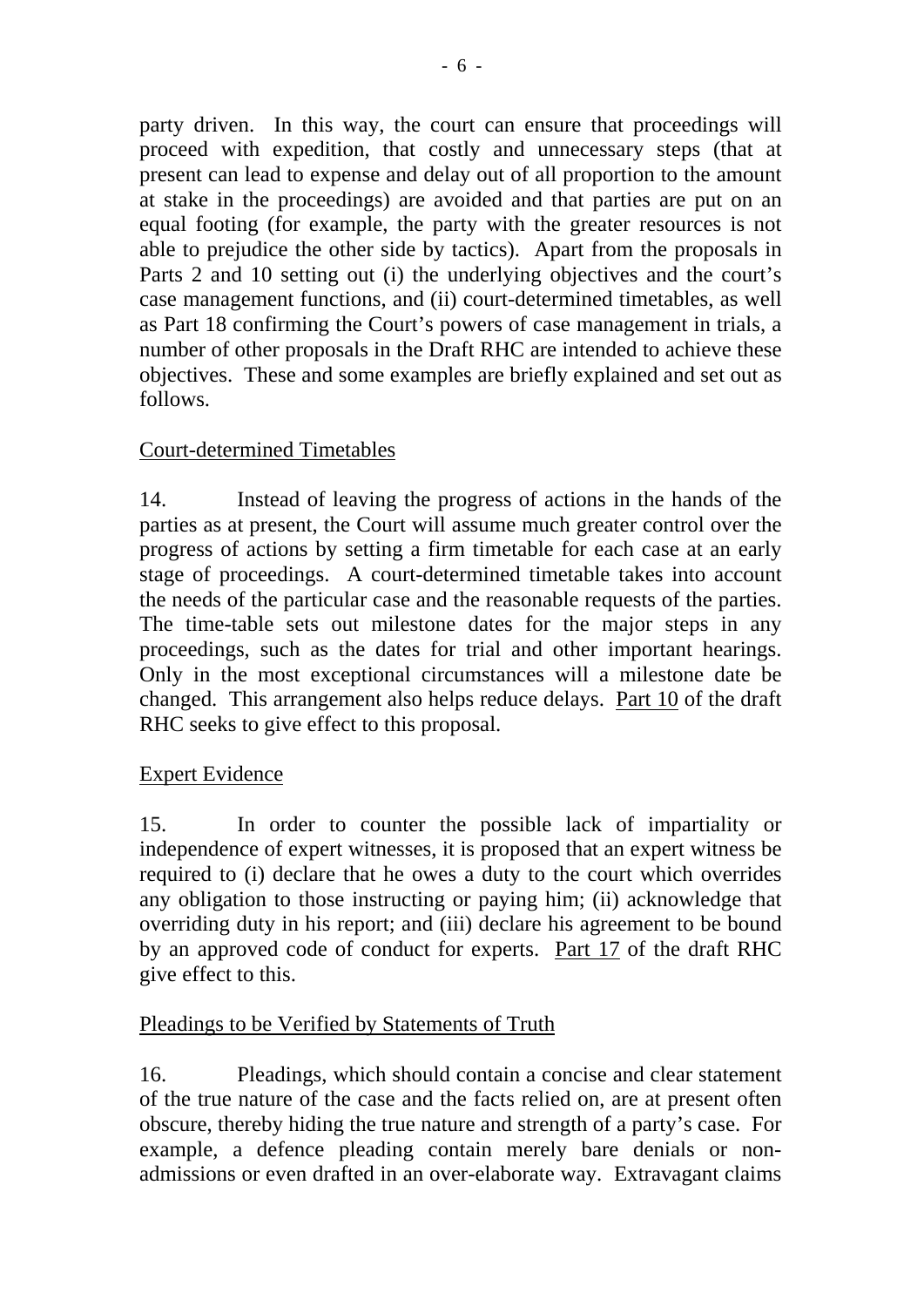or defences may be made (for tactical reasons) which are later shown to be unsustainable or which are abandoned. To confirm the proper function of pleadings, it is proposed that pleadings should be verified by a "statement of truth". Substantive defences must be revealed. These changes will enable each party's case to be defined with sufficient precision and accuracy at an early stage. In this way, early settlements should be achieved or if not, this will enable the parties to be better prepared and focused for trial. Part 7 of the Draft RHC seek to give effect to this proposal.

17. The proposals in Part 16 will provide the Court with greater flexibility in dealing with witness statements and evidence. Part 23 on judicial review seeks to provide greater clarity and involve interested parties at an earlier stage.

18. A number of proposals are intended to reduce complexity and streamline procedures.

### Commencement of Proceedings

19. The present system, with four different modes of commencement of proceedings - writs, originating summonses, originating motions and petitions – is often criticised for being too technical and cumbersome. It is proposed to simplify this, so that, save for certain exceptions, the modes of commencement will be confined to (i) writs where substantial factual disputes are likely to arise, and (ii) originating summonses where questions of law involving no or little factual investigation are to be placed before the court. Part 4 of the Draft RHC seeks to give effect to this proposal.

## Leave to appeal to the Court of Appeal

20. At present, the procedure with regard to applications for leave to appeal to the Court of Appeal are cumbersome and inconsistent. It is proposed that all applications for leave to appeal be dealt with in the same way. It is also proposed that applications for leave to appeal should involve all parties (inter partes) and not just the party applying for leave (ex parte) save in exceptional cases. At present, the party applying for leave makes the application and this is dealt with by the court in the absence of the other party. If leave is granted, the other party may then apply to court to set aside the initial order. This is unnecessarily cumbersome and costly. Part 19 of the draft RHC seeks to give effect to the above proposals.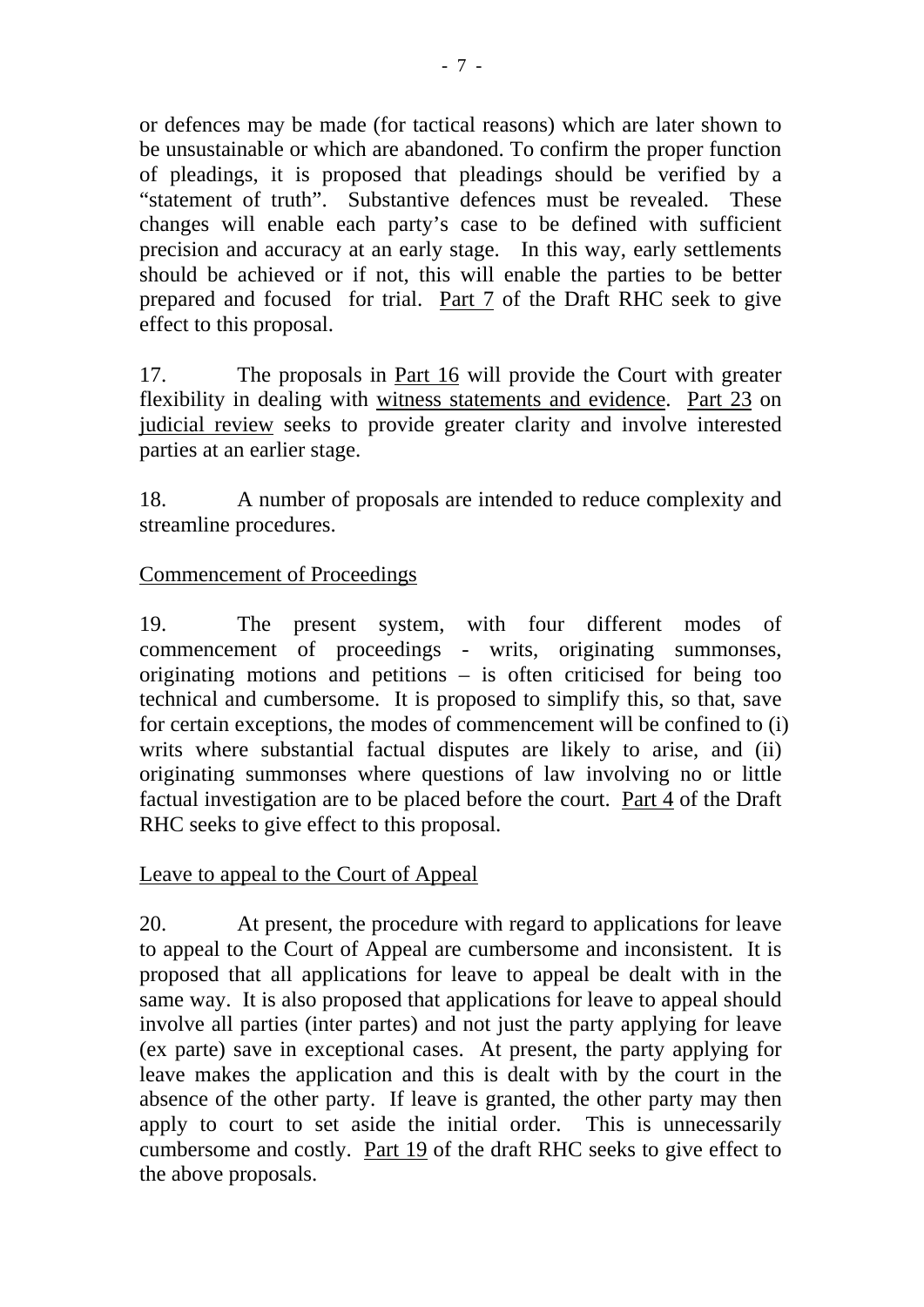### **Facilitating Settlement**

21. Experience has shown that a high percentage of cases settle just before or after the start of the trial. It is in the public interest that if settlements can be reached at a much earlier stage, significant costs, efforts and time can be saved. Various proposals in the Draft RHC are intended to facilitate settlement.

### Costs-only Proceedings

22. To facilitate settlement, the CJO introduces amendments to the High Court Ordinance ("HCO") (Cap. 4) to provide for a new cause of action called "costs-only proceedings". This will enable parties who have reached settlement on a substantive dispute and have also agreed on who should on principle pay the costs, but cannot agree on the amount of such costs, to apply for their costs to be taxed by the Court of First Instance ("CFI") or the Court of Appeal. Following these changes in HCO, Part 3 of the Draft RHC sets out the proposed procedures for costsonly proceedings.

### Admissions and Default Judgments

23. It is proposed that a new procedure for making admissions to money claims be introduced to facilitate settlement. At present, the default judgment process (which requires no court appearance) is limited, applying only where the defendant unconditionally surrenders to the claim. Accordingly, in many money claims, e.g. debt-collection claims, although the defendant has no defence (and accepts this), he may make desperate attempts to stave off default judgment being made against him just to avoid an immediate liability to pay. The plaintiff may then have to apply to the court for summary judgment or even take the matter to trial, incurring much expense and suffering delay. The defendant may also incur expense in trying to avoid an immediate liability to pay. Thus, to facilitate settlement in money claims, it is proposed that a defendant may, in admitting a claim, also make proposals regarding payment terms (whether as to the time to pay or as to instalment payments) in the discharge of the liability on the claim. This would facilitate the settlement of claims in many cases. Part 6 of the Draft RHC seeks to give effect to this proposal.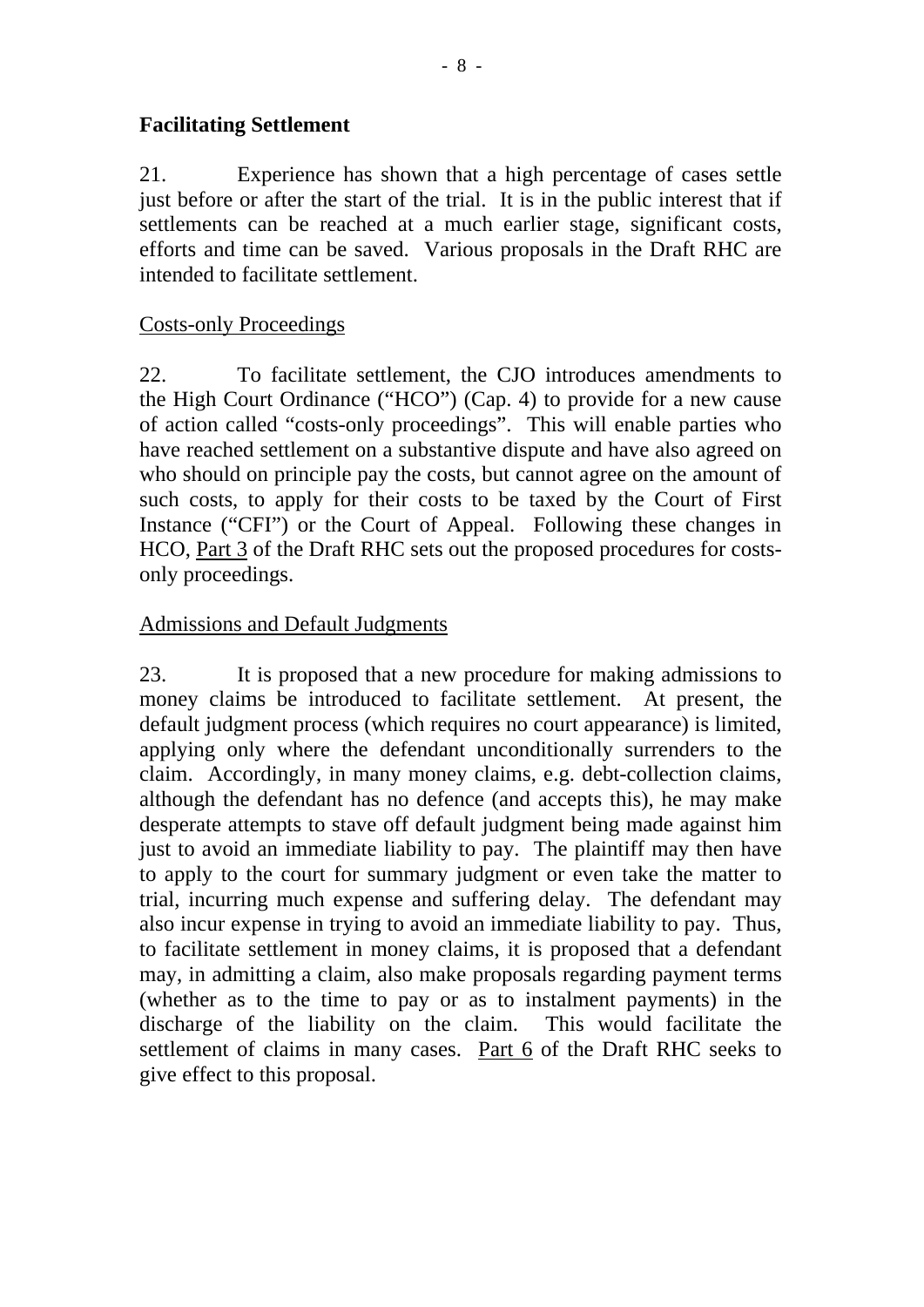#### Sanctioned Offers and Payments

24. It is proposed that a system of "sanctioned offers and payments" be introduced so that, effectively, offers to settle any type of dispute (not just money ones) may be made, thereby bringing the whole action or a part of it, to an end. The proposals substantially alter the existing system of payments into court and would considerably widen the ambit of offers to settle cases. For example, under the existing rules, only a defendant may offer to settle claims by payments into court, thereby putting a plaintiff at risk as to costs. Under the proposed system, a plaintiff, by making an offer to the defendant, can put the defendant at such risk. This proposal is modelled on the system of "Part 36 offers and payments" of the Civil Procedure Rules which has achieved great success in England and Wales. This will act as a significant incentive for parties to settle disputes at an earlier stage than at present. This is regarded as an extremely important measure in the just and expeditious resolution of disputes. Part 8 of the Draft RHC seeks to give effect to this proposal.

### Discovery

25. To facilitate settlement, the CJO amends the HCO to extend pre-action discovery to all civil claims, instead of death and personal injuries claims as at present. The proposed amendments in Part 12 of the Draft RHC are mainly intended to set out the detailed procedures to be adopted following the amendments in the CJO.

### **Fair Distribution and Better Deployment of Court Resources**

26. A number of proposed amendments are intended to further the objective of reducing delays, thereby enabling better deployment of the Court's resources.

### System of Interlocutory Applications

27. The proliferation of interlocutory applications has been regarded as one of the most serious causes of additional expense and delay in the litigation process, particularly if taken on appeal, which is currently as of right in the CFI. In order to reduce the number of interlocutory applications of doubtful or little value, the following changes are proposed –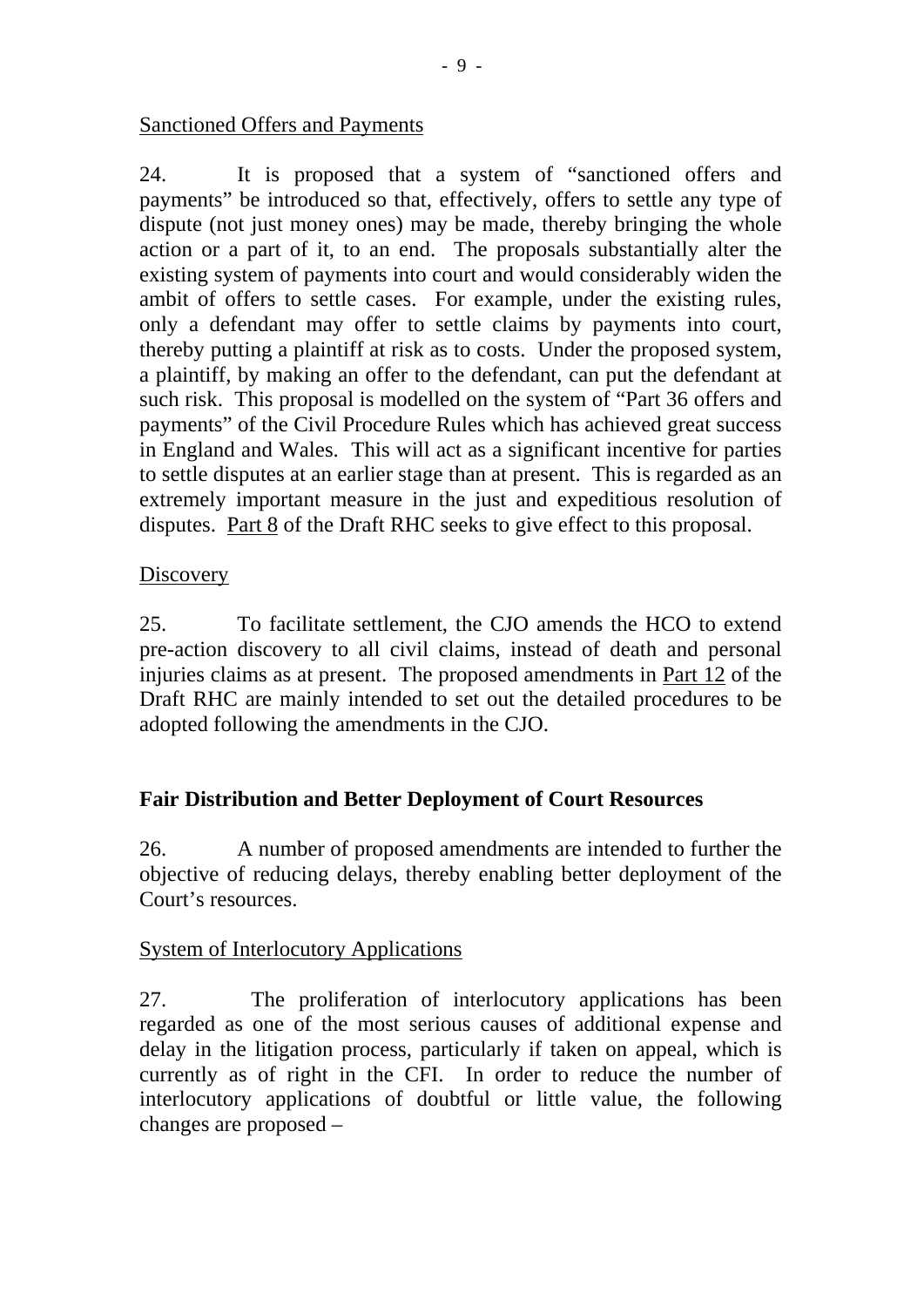- (a) making orders "self-executing", i.e. prescribing an appropriate sanction which automatically applies for noncompliance without the need to apply to the Court for enforcement;
- (b) dealing with interlocutory applications on paper as far as practicable; and
- (c) penalising unwarranted interlocutory appeals with appropriate costs and other sanctions.

28. The proposed amendments in Part13 of the Draft RHC seek to give effect to the above changes.

#### Procedures for costs assessment

29. It is proposed that changes be introduced to the procedures for costs assessment to –

- (a) provide for summary assessment of costs, whereby the court, can assess the amount of costs payable and then order payment to be made within a certain period of time;
- (b) empower Masters to do provisional taxation on paper without a hearing; and
- (c) empower Chief Judicial Clerks to tax costs if the amount of the bill of costs does not exceed the sum of \$200,000 (currently \$100,000).

The introduction of summary assessment of costs is aimed at discouraging unwarranted interlocutory applications. The proposed changes are also intended to dispense with the present elaborate and lengthy taxation procedures, thereby saving time and costs. Parts 14, 21 and 22 of the Draft RHC seek to give effect to the above changes.

30. In line with the objectives of streamlining procedures, reducing undue delays and better deployment of the Court's resources, the CJO amends the HCO to (i) allow a vexatious litigant order be made not only on the application of the Secretary for Justice, but also on the application of an "affected person" as defined; (ii) extend the Court's power to make a wasted costs order (which currently applies to solicitors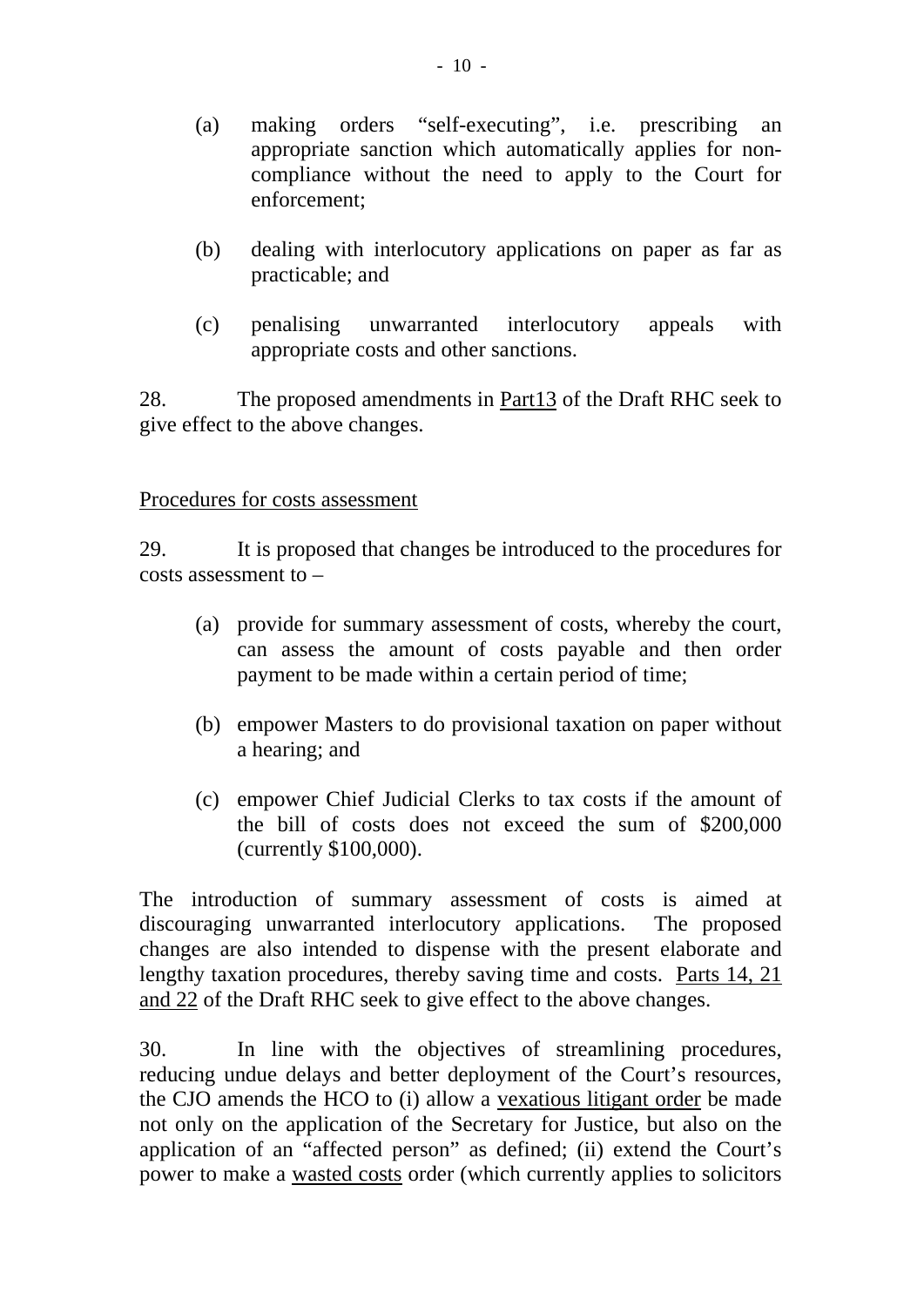only) to barristers; and (iii) clarify that the Court of Appeal comprising two Justices of Appeal has jurisdiction to hear or determine interlocutory applications of pending appeals on paper without a hearing. The proposed amendments in Parts 11, 15, and 20 of the Draft RHC set out the detailed procedures to be adopted following these changes in the HCO.

## 8B**Miscellaneous Amendments and Logical Extensions**

31. The CJO amends the HCO to (i) extend the CFI's jurisdiction to grant interim relief in aid of proceedings outside Hong Kong; and (ii) empower the Court to order costs against a non-party. The proposed amendments in Parts 9 and 24 of the Draft RHC set out the detailed procedures to be adopted following these changes in the HCO.

32. Part 5 on dispute as to jurisdiction expressly allows applications for the court to decline exercising jurisdiction over a plaintiff's claim and granting a discretionary stay of the action.

33. The amendments in Part 25 of the Draft RHC are technical and minor amendments, mainly for clarification and tidying-up of existing rules.

# 9B**PUBLIC CONSULTATION**

34. In November 2001, the Working Party published an "*Interim Report and Consultative Paper*" containing various recommendations on changes to the civil justice system for seven months of consultation. During the consultation period, the Judiciary held various public seminars and briefings and almost 100 written submissions were received. Most of the proposals received significant support from those who responded in the consultation exercise, including the Bar Association and the Law Society. A few proposals attracted mixed views, for example, those relating to pre-action protocols, pleadings, discovery, leave to appeal and judicial review. The Working Party has made suitable amendments to these proposals in the Final Report. Having examined all the responses, the Working Party submitted its Final Report in March 2004.

35. In April 2006, the Steering Committee decided on a package of proposed legislative amendments, and issued a "*Consultation Paper*